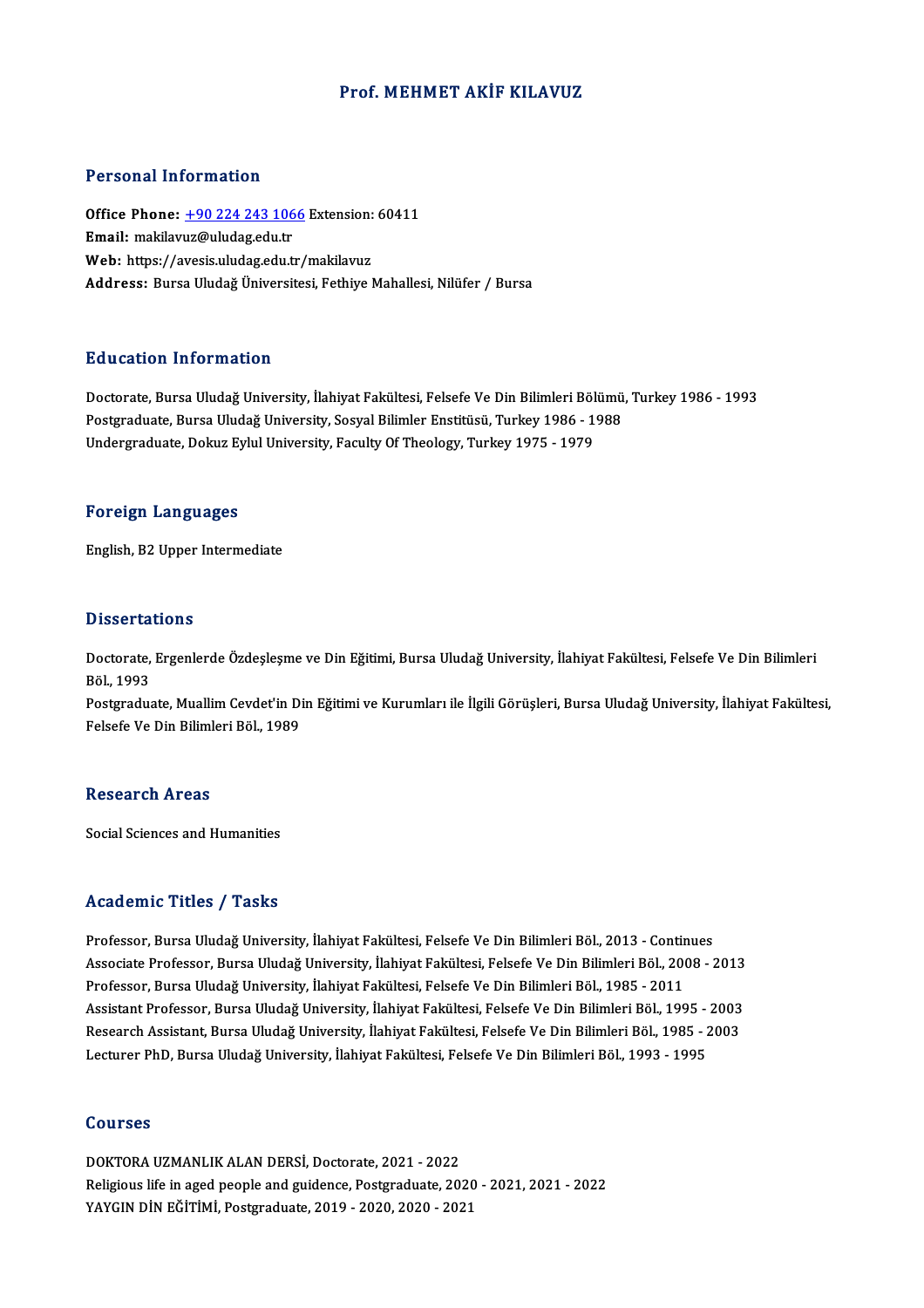Yüksek Lisans Uzmanlık Alan Dersi, Postgraduate, 2021 - 2022<br>SINUE VÖNETİMİ, Undergraduate, 2017 - 2019, 2020 - 2021 Süksek Lisans Uzmanlık Alan Dersi, Postgraduate, 2021 - 20<br>SINIF YÖNETİMİ, Undergraduate, 2017 - 2018, 2020 - 2021<br>DİN FĞİTİMİ, Undergraduate, 2018, 2019, 2019, 2020, 202 Yüksek Lisans Uzmanlık Alan Dersi, Postgraduate, 2021 - 2022<br>SINIF YÖNETİMİ, Undergraduate, 2017 - 2018, 2020 - 2021<br>DİN EĞİTİMİ, Undergraduate, 2018 - 2019, 2019 - 2020, 2020 - 2021, 2021 - 2022<br>CÜNÜMÜZPE DİN EĞİTİMİ SOPU SINIF YÖNETİMİ, Undergraduate, 2017 - 2018, 2020 - 2021<br>DİN EĞİTİMİ, Undergraduate, 2018 - 2019, 2019 - 2020, 2020 - 2021, 2021 - 2<br>GÜNÜMÜZDE DİN EĞİTİMİ SORUNLARI, Doctorate, 2015 - 2016, 2016 - 2017<br>ÖZEL ÖĞRETİM YÖNTEMI DİN EĞİTİMİ, Undergraduate, 2018 - 2019, 2019 - 2020, 202<br>GÜNÜMÜZDE DİN EĞİTİMİ SORUNLARI, Doctorate, 2015 - 2<br>ÖZEL ÖĞRETİM YÖNTEMLERİ, Undergraduate, 2017 - 2018 ÖZEL ÖĞRETİM YÖNTEMLERİ, Undergraduate, 2017 - 2018<br>Advising Theses

Advising Theses<br>KILAVUZ M. A. , Islamic religious education at Russian Federation schools, Postgraduate, Z.Şadman(Student), 2019<br>KU AVUZ M. A. , Boligious education in bigher education in Iordan, Doctorate, V.Aydın(Student KILAVUZ M. A. , Islamic religious education at Russian Federation schools, Postgraduate, Z.Şadman(Student), 2019<br>KILAVUZ M. A. , Religious education in higher education in Jordan, Doctorate, Y.Aydın(Student), 2019<br>KU AVUZ KILAVUZ M. A. , Islamic religious education at Russian Federation schools, Postgraduate, Z.Şadman(Student), 2019<br>KILAVUZ M. A. , Religious education in higher education in Jordan, Doctorate, Y.Aydın(Student), 2019<br>KILAVUZ KILAVUZ M. A. , Religious education in higher education in Jorda<br>KILAVUZ M. A. , Nowadays religious education in Afghanistan's n<br>Ulum-Ebu Suleyman), Postgraduate, N.HAIDARI(Student), 2016<br>KU AVUZ M. A. , Comparision of Mon KILAVUZ M. A. , Nowadays religious education in Afghanistan's madrassas, as example Ebu Süleyman Medr<br>Ulum-Ebu Suleyman), Postgraduate, N.HAIDARI(Student), 2016<br>KILAVUZ M. A. , Comparision of Montessori education system wi Ulum-Ebu Suleyman), Postgraduate, N.HAIDARI(Student), 2016<br>KILAVUZ M. A. , Comparision of Montessori education system with Islamic education system, Postgraduate,<br>L.MUSTAFAYEVA(Student), 2016 KILAVUZ M. A. , Comparision of Montessori education system with Islamic education system, Postgraduate,<br>L.MUSTAFAYEVA(Student), 2016<br>KILAVUZ M. A. , Expectations of the congregation from sermons as a common form of religio L.MUSTAFAYEVA(Student), 2016<br>KILAVUZ M. A. , Expectations of the congregation fr<br>of Bursa), Postgraduate, A.YALNIZ(Student), 2015<br>KU AVUZ M. A., Boligious and othical values in even KILAVUZ M. A. , Expectations of the congregation from sermons as a common form of religious education (The example<br>of Bursa), Postgraduate, A.YALNIZ(Student), 2015<br>KILAVUZ M. A. , Religious and ethical values in example of of Bursa), Postgraduate, A.YALNIZ(Student), 2015<br>KILAVUZ M. A. , Religious and ethical values in example of popular ten works fro<br>by National Educational Ministery, Postgraduate, F.KURTTEKİN(Student), 2013<br>KU AVUZ M. A., B KILAVUZ M. A. , Religious and ethical values in example of popular ten works from 100 basic works which are sugges<br>by National Educational Ministery, Postgraduate, F.KURTTEKİN(Student), 2013<br>KILAVUZ M. A. , Religious educa by Na<br>KILAV<br>2013<br>KU AV KILAVUZ M. A. , Religious educational views of Shihabuddin Marjanî, Postgraduate, A.MUKHAME<br>2013<br>KILAVUZ M. A. , Religious education of disabled persons, Doctorate, İ.MUSAYEV(Student), 2013<br>KU AVUZ M. A. , Approaches and a 2013<br>KILAVUZ M. A. , Religious education of disabled persons, Doctorate, İ.MUSAYEV(Student), 2013<br>KILAVUZ M. A. , Approaches and attitudes of teology teachers against computer enhanced teaching and the factors that<br>affect KILAVUZ M. A. , Religious education of disabled persons, Doctorate, İ.MUSAYEV(Student), 2013<br>KILAVUZ M. A. , Approaches and attitudes of teology teachers against computer enhanced teaching<br>affect these approaches - Edirne KILAVUZ M. A. , Approaches and attitudes of teology teachers against computer enhanced teaching<br>affect these approaches - Edirne sample-, Postgraduate, V.ÖZGAN(Student), 2010<br>KILAVUZ M. A. , Religious education in Azerbaij affect these approaches - Edirne sample-, Postgraduate, V.ÖZGAN(Student), 2010<br>KILAVUZ M. A. , Religious education in Azerbaijan family, Postgraduate, İ.MUSAYEV(Student), 2010<br>KILAVUZ M. A. , The period of II. Mesrutiyet t KILAV<br>KILAV<br>2006<br>KU AV KILAVUZ M. A. , The period of II. Mesrutiyet the religious education in Sibyan schools, Postgraduate, H.SABRİ(Stud<br>2006<br>KILAVUZ M. A. , Religious and moral education in adolescence from point of view of islamic educational 2006<br>KILAVUZ M. A. , Religious and moral education in adolescence from point of view of islamic educational system (a<br>theoretical approach), Doctorate, T.GÜNDÜZ(Student), 2002 KILAVUZ M. A. , Religious and moral education in adolescence from point of view of islamic education<br>theoretical approach), Doctorate, T.GÜNDÜZ(Student), 2002<br>KILAVUZ M. A. , Pedagogical value of the stories in the Qur'an, KILAVUZ M. A. , A research on the curriculum development program of fiqh course, Postgraduate, E.TAHSİN(Student),<br>1997 KILAV<br>KILAV<br>1997

## **Jury Memberships**

**Jury Memberships**<br>Appointment Academic Staff, Appointment Academic Staff, Muğla Sıtkı Koçman Üniversitesi, January, 2022<br>Pesterate Pesterate Bursa Uludeğ Üniversitesi June 2021 Jury Tremberdings<br>Appointment Academic Staff, Appointment Academic Staff, M<br>Doctorate, Doctorate, Bursa Uludağ Üniversitesi, June, 2021<br>Appointment Academic Staff, Appointment Academic Staff, K. Appointment Academic Staff, Appointment Academic Staff, Muğla Sıtkı Koçman Üniversitesi, Jan<br>Doctorate, Doctorate, Bursa Uludağ Üniversitesi, June, 2021<br>Appointment Academic Staff, Appointment Academic Staff, Kastamonu Üni Doctorate, Doctorate, Bursa Uludağ Üniversitesi, June, 2021<br>Appointment Academic Staff, Appointment Academic Staff, Kastamonu Üniversitesi, May, 2021<br>Appointment Academic Staff, Appointment Academic Staff, İnönü Üniversite Appointment Academic Staff, Appointment Academic Staff, Kastamonu Üniversitesi, May, 2021<br>Appointment Academic Staff, Appointment Academic Staff, İnönü Üniversitesi, February, 2021<br>Appointment Academic Staff, Appointment A Appointment Academic Staff, Appointment Academic Staff, İnönü Üniversitesi, February, 2021<br>Appointment Academic Staff, Appointment Academic Staff, Bursa Uludağ Üniversitesi, December, 2020 Appointment Academic Staff, Appointment Academic Staff, İnönü Üniversitesi, February, 2021<br>Appointment Academic Staff, Appointment Academic Staff, Bursa Uludağ Üniversitesi, December, 2020<br>Appointment Academic Staff, Appoi Appointment Academic Staff, Appointment Academic Staff, Bursa Uludağ Üniversitesi, December<br>Appointment Academic Staff, Appointment Academic Staff, Bursa Uludağ Üniversitesi, December<br>Appointment Academic Staff, Appointmen Appointment Academic Staff, Appointment Academic Staff, Bursa Uludağ Üniversitesi, December<br>Appointment Academic Staff, Appointment Academic Staff, İnönü Üniversitesi, December, 2020<br>Associate Professor Exam, Associate Pro Appointment Academic Staff, Appointment Academic Staff, İnönü Üniversitesi, December, 2020<br>Associate Professor Exam, Associate Professor Exam, Bursa Uludağ Üniversitesi, October, 2020<br>Appointment Academic Staff, Appointmen Associate Professor Exam, Associate Professor Exam, Bursa Uludağ Üniversitesi, October, 20<br>Appointment Academic Staff, Appointment Academic Staff, Bursa Uludağ Üniversitesi, Septem<br>Associate Professor Exam, Associate Profe Appointment Academic Staff, Appointment Academic Staff, Bursa Uludağ Üniversitesi, Septem<br>Associate Professor Exam, Associate Professor Exam, Erciyes Üniversitesi, September, 2020<br>Associate Professor Exam, Associate Profes Associate Professor Exam, Associate Professor Exam, Erciyes Üniversitesi, September, 2020<br>Associate Professor Exam, Associate Professor Exam, Erciyes Üniversitesi, September, 2020<br>PhD Thesis Monitoring Committee Member, Ph Assoc<br>PhD T<br>2020<br>Decte PhD Thesis Monitoring Committee Member, PhD Thesis Monitoring Committee Member,<br>2020<br>Doctoral Examination, Doctoral Examination, Bursa Uludağ Üniversitesi, February, 2020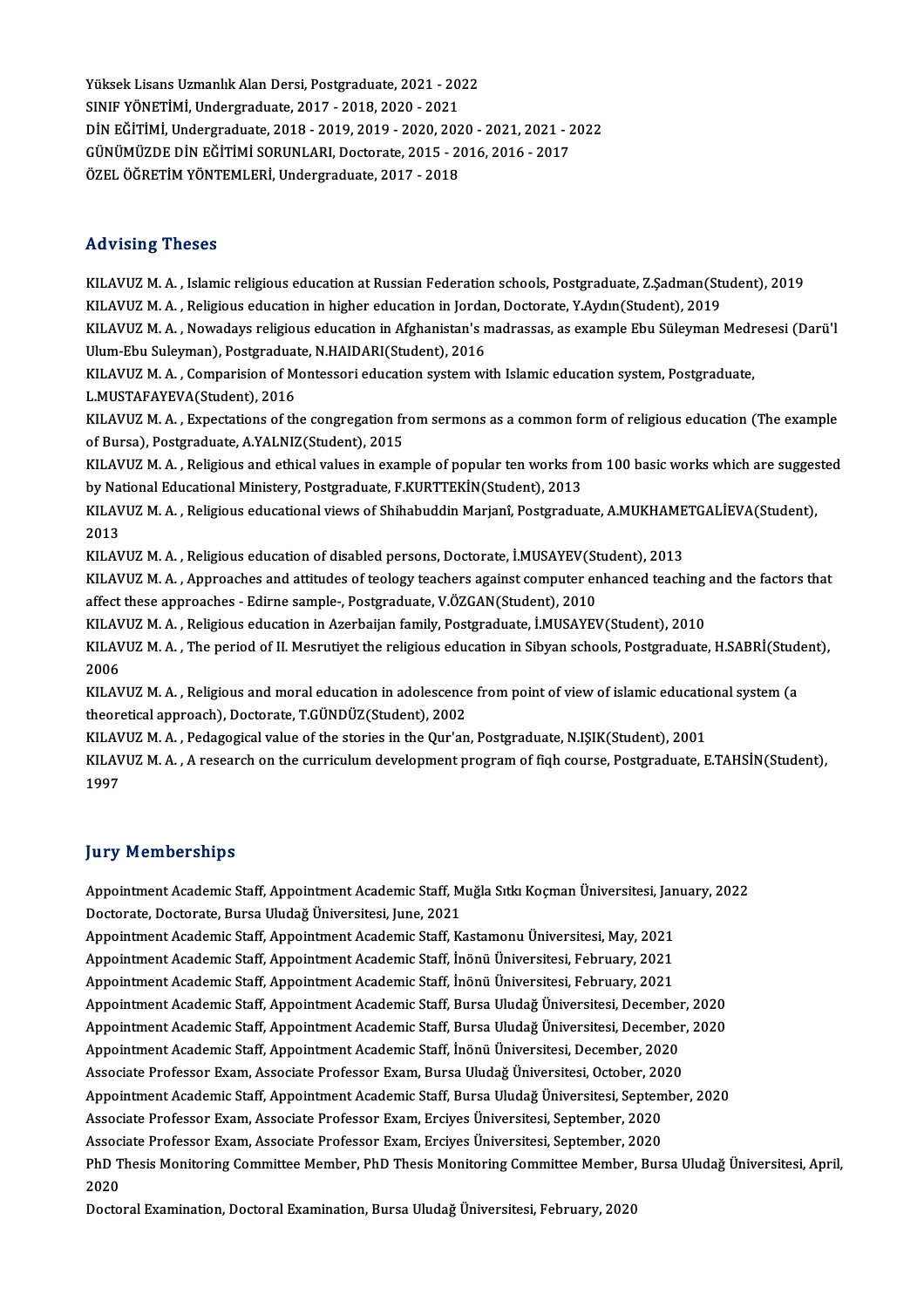PhD Thesis Monitoring Committee Member, PhD Thesis Monitoring Committee Member, Bursa Uludağ Üniversitesi,<br>January 2020 PhD Thesis Mo<br>January, 2020<br>Anneintment A PhD Thesis Monitoring Committee Member, PhD Thesis Monitoring Committee Member, Bursa<br>January, 2020<br>Appointment Academic Staff, Appointment Academic Staff, Hakkari Üniversitesi, January, 2020<br>PhD Thesis Monitoring Committe

January, 2020<br>Appointment Academic Staff, Appointment Academic Staff, Hakkari Üniversitesi, January, 2020<br>PhD Thesis Monitoring Committee Member, PhD Thesis Monitoring Committee Member, Bursa Uludağ Üniversitesi,<br>February, Appointment Aca<br>PhD Thesis Moni<br>February, 2019<br>Associate Profes PhD Thesis Monitoring Committee Member, PhD Thesis Monitoring Committee Member, Burs<br>February, 2019<br>Associate Professor Exam, Associate Professor Exam, Bursa Uludağ University, March, 2018<br>PhD Thesis Monitoring Committee M

February, 2019<br>Associate Professor Exam, Associate Professor Exam, Bursa Uludağ University, March, 2018<br>PhD Thesis Monitoring Committee Member, PhD Thesis Monitoring Committee Member, Bursa Uludağ Üniversitesi,<br>March, 2019 Associate Pro<br>PhD Thesis M<br>March, 2018<br>Associate Pro PhD Thesis Monitoring Committee Member, PhD Thesis Monitoring Committee Member, Bursa<br>March, 2018<br>Associate Professor Exam, Associate Professor Exam, Bursa Uludağ University, October, 2017<br>Associate Professor Exam, Associa March, 2018<br>Associate Professor Exam, Associate Professor Exam, Bursa Uludağ University, October, 2017<br>Associate Professor Exam, Associate Professor Exam, Bursa Uludağ University, March, 2017<br>PhD Thesis Monitoring Committe

Associate Professor Exam, Associate Professor Exam, Bursa Uludağ University, October, 2017<br>Associate Professor Exam, Associate Professor Exam, Bursa Uludağ University, March, 2017<br>PhD Thesis Monitoring Committee Member, Ph Associate Profes<br>PhD Thesis Moni<br>February, 2017<br>Annointmont Act PhD Thesis Monitoring Committee Member, PhD Thesis Monitoring Committee Member, Burs<br>February, 2017<br>Appointment Academic Staff, Appointment Academic Staff, Hakkari Üniversitesi, March, 2015

Appointment Academic Staff, Appointment Academic Staff, Hakkari Üniversitesi, March, 2015<br>Articles Published in Other Journals

rticles Published in Other Journals<br>I. Kuşakların Ahlâkî Değerleri Birlikte Öğrenmesi: Kohlberg'in Ahlâkî Gelişim Kuramı Açısından Bir<br>Reğarlandirme nes i asiloned<br>Kuşakların Ahlâ<br>Değerlendirme<br>Cüpersi Ku Av Kuşakların Ahlâkî Değe<br>Değerlendirme<br>GÜRSES İ., KILAVUZ M. A.<br>Uludağ Üniversitesi İlabiy

Değerlendirme<br>GÜRSES İ., KILAVUZ M. A.<br>Uludağ Üniversitesi İlahiyat Fakültesi Dergisi,, vol.25, no.1, pp.97-117, 2016 (Refereed Journals of Other<br>Institutions) GÜRSES İ., KILAVUZ M. A. Uludağ Üniversitesi İlahiyat Fakültesi Dergisi,, vol.25, no.1, pp.97-117, 2016 (Refereed Journals of Othe<br>Institutions)<br>II. "Ericson'un Psikososyal Gelişim Dönemleri Teorisi Açısından Kuşaklararası Din Eğitimi ve<br>İletisimi

Institutions)<br>"Ericson'un Psikoso<br>İletişiminin Önemi".<br>CÜPSES İ. KU AVUZ M **"Ericson'un Psikososy:<br>İletişiminin Önemi".**<br>GÜRSES İ., KILAVUZ M. A.<br>Uludağ Üniversitesi İlebiy

**İletişiminin Önemi".**<br>GÜRSES İ., KILAVUZ M. A.<br>Uludağ Üniversitesi İlahiyat Fakültesi Dergisi, vol.20, no.2, pp.153-166, 2011 (Refereed Journals of Other GÜRSES İ., KI<br>Uludağ Ünive<br>Institutions)<br>Kuravistan Uludağ Üniversitesi İlahiyat Fakültesi Dergisi, vol.20, no.2, pp.153-<br>Institutions)<br>III. Kırgızistan da Bir Din Eğitim Öğretim Kurumu Medreseler<br>PAV S. KILAVUZ M.A

Institutions)<br>III. Kırgızistan da Bir Din Eğitim Öğretim Kurumu Medreseler<br>PAY S., KILAVUZ M. A.

U.Ü. İlahiyat Fakültesi Dergisi, vol.18, no.1, pp.279-297, 2009 (Other Refereed National Journals)

## Books&Book Chapters

ooks & Book Chapters<br>I. "Kuşaklararası Din Eğitimi<br>Kılamız M.A kə & Book<br>"Kuşaklarar<br>Kılavuz M. A.<br>Düşünce Bul Kılavuz M. A.<br>Düşünce, Bursa, 2011

# Duşunce, Bursa, 2011<br>Refereed Congress / Symposium Publications in Proceedings

efereed Congress / Symposium Publications in P<br>I. Kuşaklararası Din Eğitimi Modeline Duyulan İhtiyaç I. Kuşaklararası Din Eğitimi Modeline Duyulan İhtiyaç<br>KILAVUZM.A., SANVERM. Kuşaklararası Din Eğitimi Modeline Duyulan İhtiyaç<br>KILAVUZ M. A. , ŞANVER M.<br>Kuram ve Uygulama Yönüyle Din Eğitiminin Teolojik ve Felsefi Temelleri, Konya, Turkey, 8 - 09 May 2009, pp.208-KILA<br>Kura<br>221

## 221<br>Scientific Refereeing

ESKİYENİ, National Scientific Refreed Journal, January 2022 Completed Research Project,<br>Completed Research Project, T.C. MANİSA CELAL BAYAR ÜNİVERSİTESİ BİLİMSEL ARAŞTIRMA PROJELERİ<br>KOQPDİNATÖRLÜĞÜ SONUC RAROPU DEĞERLENDİRME Marisa Calal Bayar University, Turkay, Desember ESKİYENİ, National Scientific Refreed Journal, January 2022<br>Completed Research Project, T.C. MANİSA CELAL BAYAR ÜNİVERSİTESİ BİLİMSEL ARAŞTIRMA PROJELERİ<br>KOORDİNATÖRLÜĞÜ SONUÇ RAPORU DEĞERLENDİRME, Manisa Celal Bayar Unive